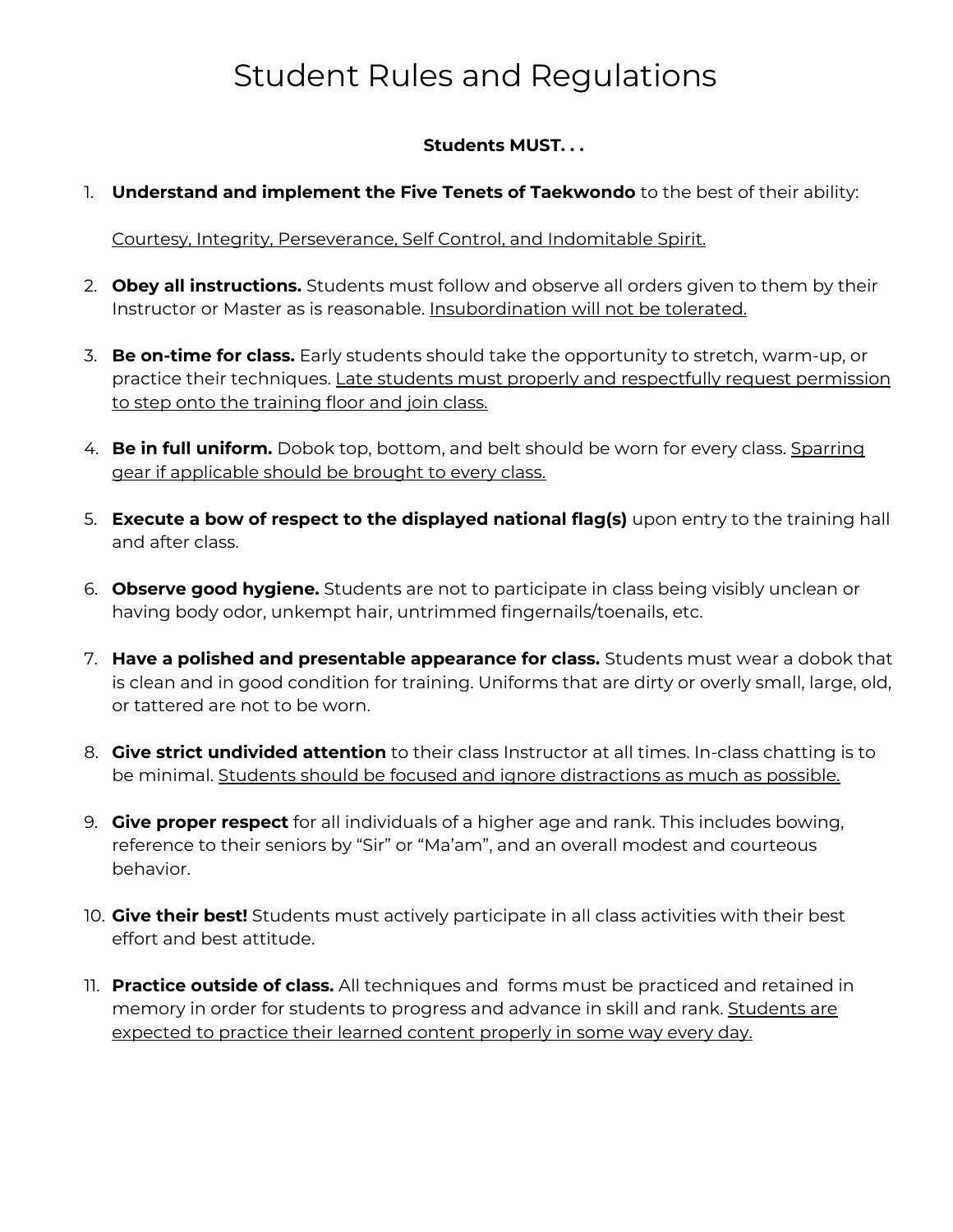## **The following is prohibited.**

- 12. **Violence.** Initiating force is unacceptable. Students should only ever deploy Martial Arts when away from the training hall in order to defend themselves, especially in life-threatening situations.
- 13. **Disrespect or Ill-mannered Behavior.** Rude and discourteous behavior, inappropriate images/sounds, profanity, insults, bullying, unsportsmanlike conduct, loss of temper, whining, etc.
- 14. **Disruptions/Interruptions.** Excessive talking, noise, movements, or horseplay which distracts themselves or other students. Any display of a lack of self-discipline is unacceptable.
- 15. **Exiting the training floor or leaving class without permission.** Students with questions, requests, or comments must raise their hand to be called on.
- 16. **Eating, drinking, or any other non-class related activity** without Instructor permission.
- 17. **Wearing shoes on the mats.** Socks are also not to be worn on the training floor without express permission. Some shoes appropriate for Martial Arts training may be approved by the Instructor.
- 18. **Dangly jewelry or needless accessories** which may impede the training process or cause a hazard to themselves or others during class.
- 19. **Alterations to the uniform.** The dobok, belt, or sparring gear are not to be customized in any way that is easily visible, pronounced, or impeding to the training or competing process. No color changes, designs, unauthorized patches, accessories, etc. are permitted.
- 20. **Practicing unauthorized content.** Students are only allowed to learn and practice forms and techniques that are designated for their respective belt rank and lower. Techniques, terminology, and information that is not taught at Warriors Black Belt Academy or is in violation of their teachings are not to be practiced or disseminated.
- 21. **Unauthorized participants.** Non-member relatives or friends may not participate in class without Instructor approval.

22. **Smoking, gum-chewing, or use of drugs or alcohol** while wearing the dobok or anytime within the dojang.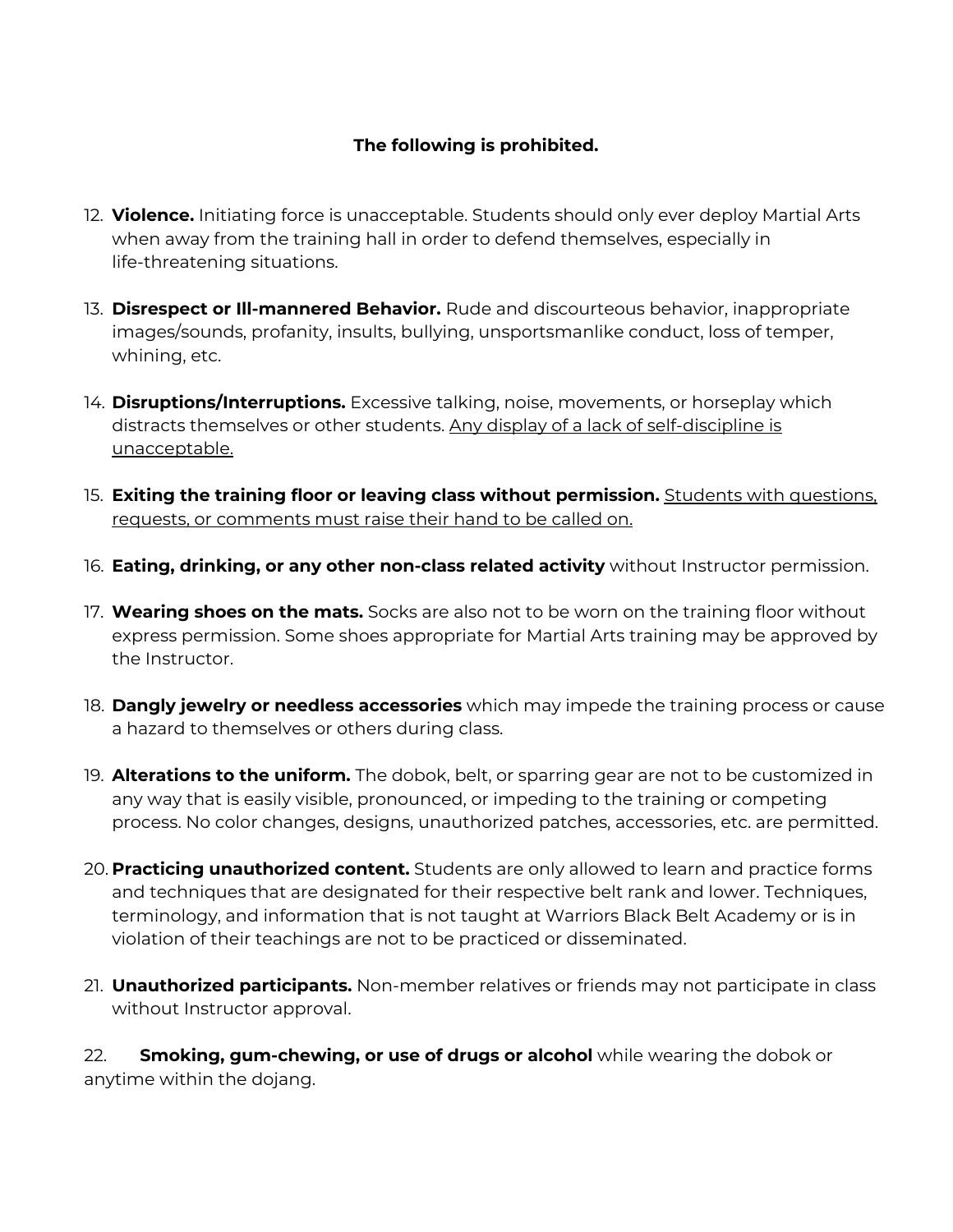## **Rules that are specific to online classes via Zoom are as follows:**

- 23. **Device must have a high battery percentage or remain plugged into a power source.** Leaving a meeting prematurely as a result of a device dying will be considered leaving the class without permission.
- 24. **Provide an environment for online class that is not messy or distracting.** It is important to select an appropriate location for online class.
- 25. **Sign into the class a few minutes early.** Students that have not yet been admitted to the meeting should remain in place, stretching, warming up, and practicing for class. Students that are more than 10 minutes late for class may not be admitted to avoid interrupting the class. If you beforehand know you will be late or absent, please inform your Instructor.
- 26. **Face the camera and stay in the camera frame.** Students are only allowed to leave the camera frame with permission from the Instructor.
- 27. **Play live video** for Zoom meeting. Students may not participate in class if we cannot see them. No side-views or upside-down screens.
- 28. **Must give real/accurate names** upon entry. Please change names from device-names to student names. No facetious play with the Zoom meeting.
- 29. **No excess noise or movements.** We can hear tv's playing, music, side-conversations, animals, etc. Online class is best done in a location that is calm and quiet.
- 30. **No self-muting.** For full participation to be possible, kihaps, counting numbers, questions, etc. need to be heard. Muting is reserved for the Instructor for class control. Students who are talking out of turn or making noise will be muted.
- 31. **No sharing of screens to Zoom meeting.** Screen-sharing is reserved for the Instructor only.
- 32. **No more than 1 device logged on per student.** Two or more students may share a device if they're doing class together.
- 33. **No more than 1 audio device active per room.** When multiple audio outputs (e.g. computer + tv) are connected to the same meeting and are too close to each other, they will cause an audio interference which disrupts the entire class!

PRO-TIPS: